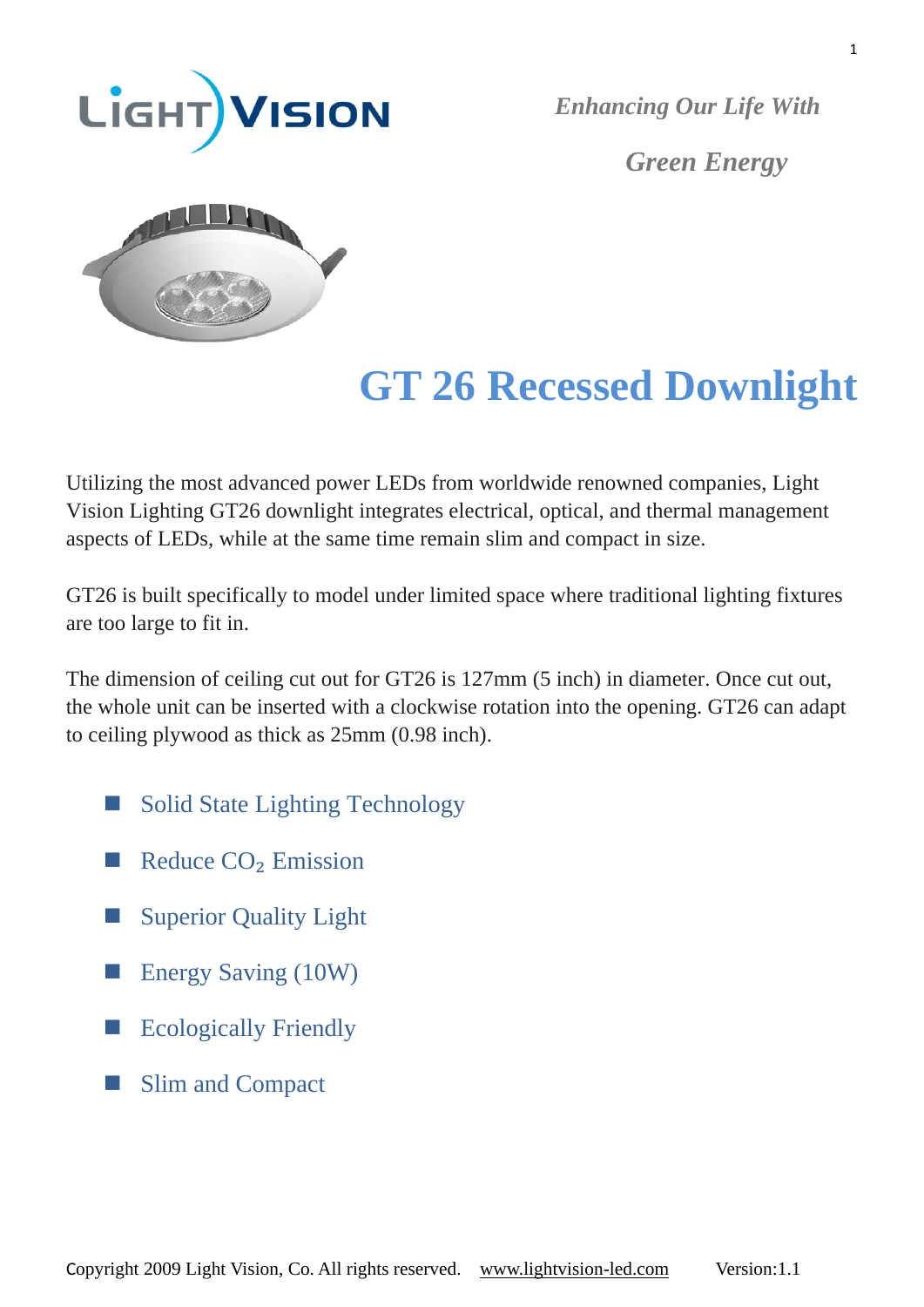

*Green Energy*

# **Table of Contents**

| <b>Dimensions</b><br><u> 1980 - Andrea Station Barbara, actor a component de la componentación de la componentación de la componentaci</u> |  |
|--------------------------------------------------------------------------------------------------------------------------------------------|--|



### **Absolute Maximum Rating**

| Parameter                          | Rating         | Units             |
|------------------------------------|----------------|-------------------|
| <b>Plastic Housing Temperature</b> | 80             | $^{\circ}C$       |
| <b>Operating Temperature</b>       | $-20 \sim +40$ | $\rm ^{\circ}C$   |
| <b>Storage Temperature</b>         | $-40 \sim +60$ | $\circ$ C         |
| Driver Input                       | DC 500mA/24V   |                   |
| Equilibrium Temperature            |                | $\circ$ ( $\cdot$ |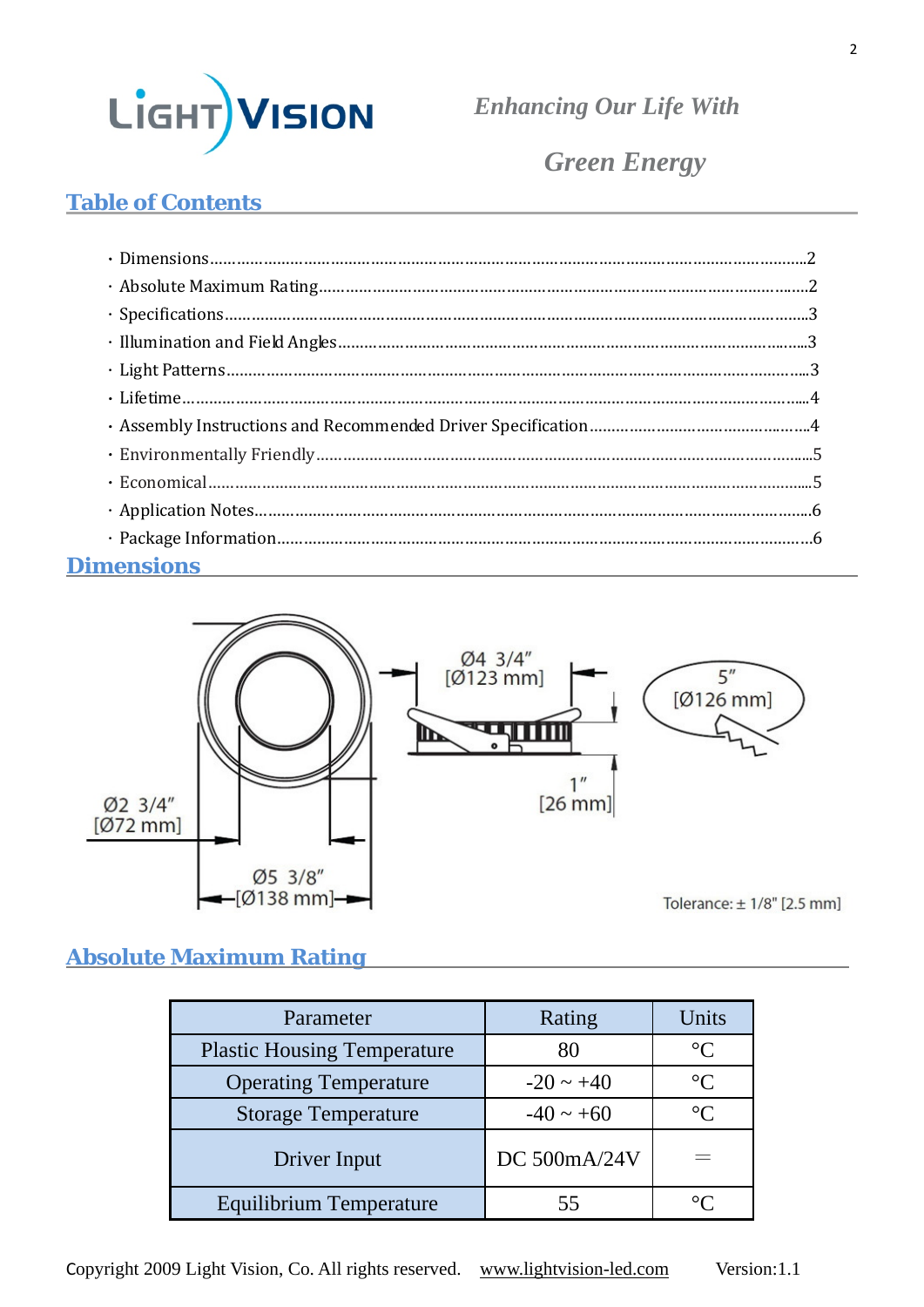

# *Green Energy*

# **Specification**

| Parameter                | Rating         | Units  |
|--------------------------|----------------|--------|
| <b>Power Consumption</b> |                | W      |
| <b>Field Angles</b>      | 25/40/60/140   | Degree |
| <b>Color Temperature</b> | 3000/4000/6000 |        |
| CRI                      | 80/75/70       |        |
| Weight                   | $370 \pm 5$    |        |

#### **Illuminance and Field Angles**

#### **﹡Cool White/Neutral White/ Warm White**

| <b>Part Number</b>  | <b>Power</b>   | Field        | $Lux^*@1m(Mln.)$ | $Lux^*@1m(Typ.)$ | Lm     | <b>CCT</b> |            |
|---------------------|----------------|--------------|------------------|------------------|--------|------------|------------|
|                     | Consumption(W) | Angle        | (Min.)           | (Typ.)           | (Min.) | (Typ.)     |            |
| LVC-LB-GT26-0257000 |                |              | 3670             | 4300             | 490    | 5650~7000K |            |
| LVC-LB-GT26-0254500 |                | $25^{\circ}$ | 2990             | 3500             | 400    | 3800~4500K |            |
| LVC-LB-GT26-0253050 | 10W            |              | 2730             | 3200             | 360    | 2670~3050K |            |
| LVC-LB-GT26-0407000 |                |              | 2050             | 2400             | 490    | 5650~7000K |            |
| LVC-LB-GT26-0404500 |                | $40^{\circ}$ | 1710             | 2000             | 400    | 3800~4500K |            |
| LVC-LB-GT26-0403050 |                |              | 1530             | 1800             | 360    | 2670~3050K |            |
| LVC-LB-GT26-0607000 |                |              |                  | 390              | 460    | 430        | 5650~7000K |
| LVC-LB-GT26-0604500 |                | $60^\circ$   | 320              | 380              | 360    | 3800~4500K |            |
| LVC-LB-GT26-0603050 |                |              | 290              | 350              | 330    | 2670~3050K |            |
| LVC-LB-GT26-1407000 |                |              |                  |                  | 410    | 5650~7000K |            |
| LVC-LB-GT26-1404500 |                | $140^\circ$  |                  |                  | 330    | 3800~4500K |            |
| LVC-LB-GT26-1403050 |                |              |                  |                  | 300    | 2670~3050K |            |

#### Need connect driver = DC 500mA / 24V





Copyright 2009 Light Vision, Co. All rights reserved. www.lightvision-led.com Version:1.1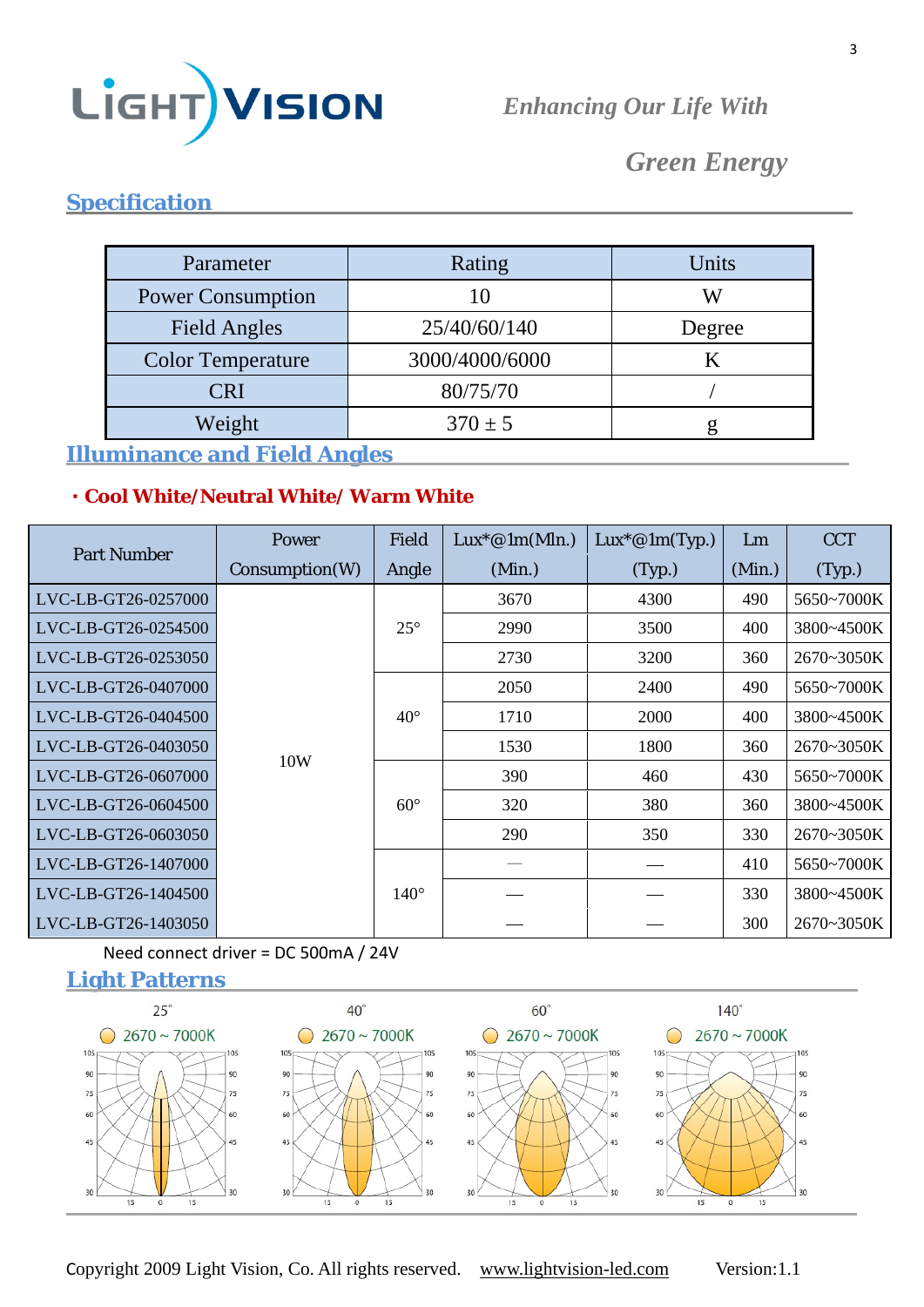

*Green Energy* 



**Assembly Instructions and Recommended Driver Specification** 

| <b>Input Voltage</b> | Output Voltage | Operating Current (Constant) | Rated Power |
|----------------------|----------------|------------------------------|-------------|
| AC 100~250V          | $DC18 - 24V$   | 500mA                        | >12W        |

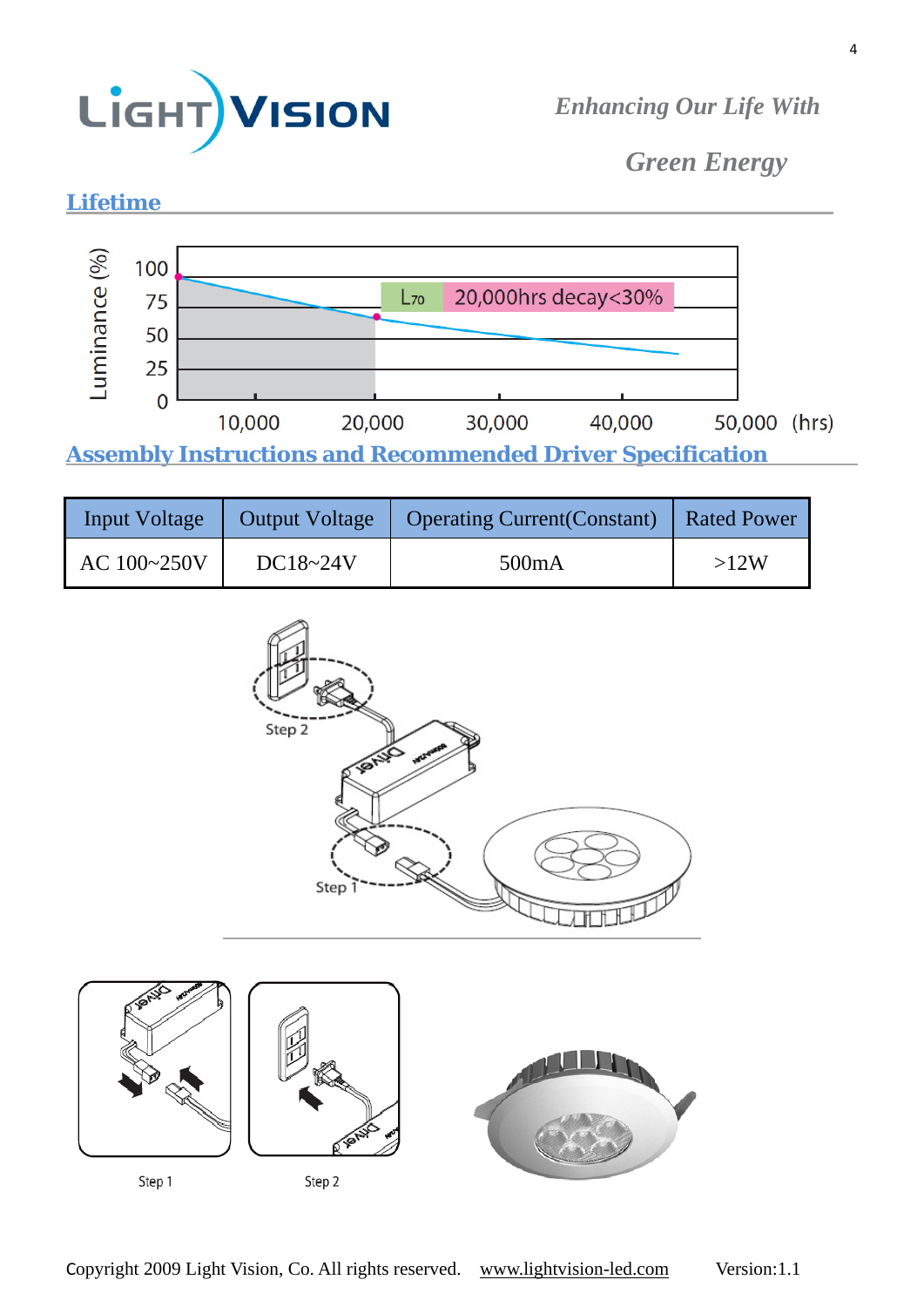

*Green Energy* 

# **Environmentally Friendly**

# **10W GT26 VS 75W Incandescent**